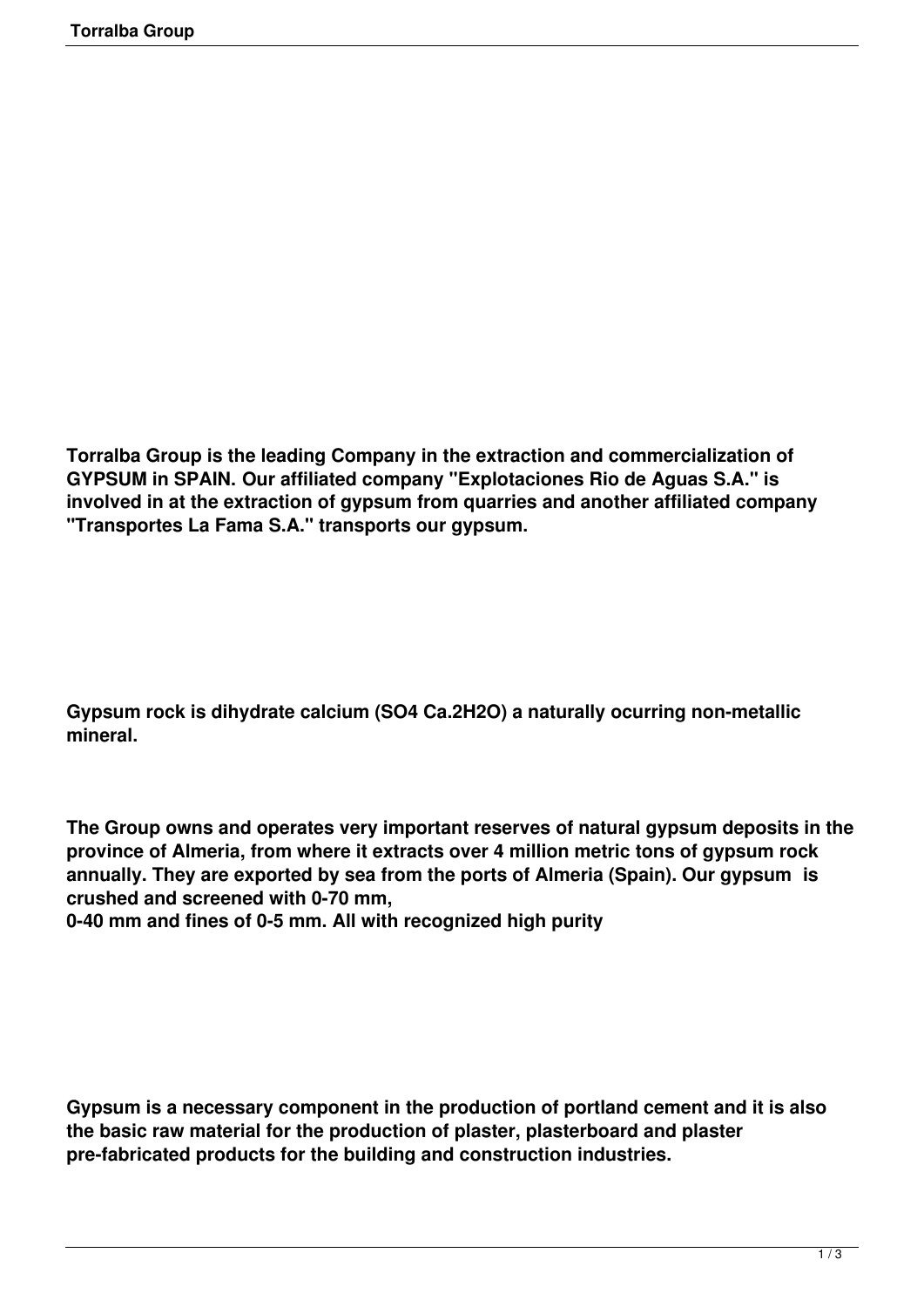**Torralba Group is the largest producer and exporter of natural gypsum in Spain. Over 300 ocean going bulk carriers are loaded every year, for destination markets in Europe, Africa and the Americas.**

**Tonnages loaded on these ships vary between 3.000 and 55.000 metric tonnes per shipment.**

**Gypsum production and shipment quality are inspected and certified by SGS, Société G énérale de Surveillance.**

**In addition to operating and extracting natural gypsum from their own quarries, the Torralba Group of companies manage gypsum, limestone, pozzolan and clay quarries owned in Spain by the large gypsum and biggest cement groups in the world.**

We are sure that the quality of our gypsum, our market prices<sup>I</sup> and our 40 years of **experience in this sector mean that we can come to agreements in an immediate future.**

**We have a quarry rehabilitation policy in cooperation with Almería University. Torralba Group is now in a position to draw on its experience to serve the cause of biodiversity. Understanding our environmental responsibilities is extremely important.**